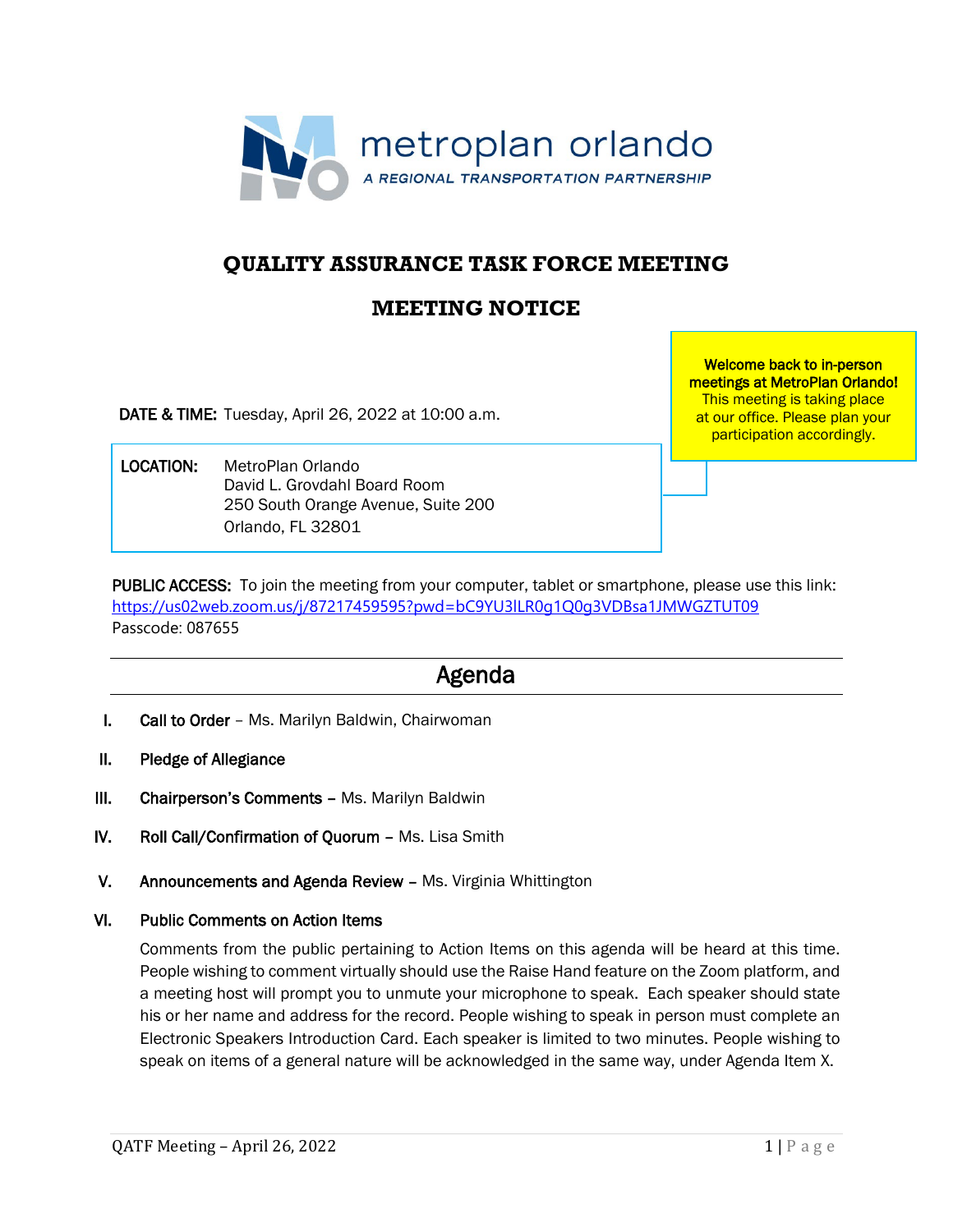# VII. Action Items

## A. Election of QATF Vice-Chairperson

The Quality Assurance Task Force is asked to select a Vice-Chairperson to replace Ms. Crystal Ford who tendered a resignation due to an employment change.

## B. Review and Recommendation of Draft TDSP Minor Updates (TAB 1)

Presenter: Ms. Trish Whitton, LYNX

Ms. Trish Whitton will review the proposed minor updates to the 2020-2025 Transit Development Services Plan (TDSP) and request QATF recommend approval to the full TDLCB. The draft TDSP along with an overview of the recommended changes are at Tab 1.

#### C. Review and Recommendation of Draft Human Services Transportation Plan (HSTP) Presenter: Ms. Sheila Maldonado, LYNX

Ms. Sheila Maldonado will review the proposed updates to the 2022 Draft Human Services Transportation Plan (HSTP) and request QATF recommend approval to the full TDLCB. The draft was transmitted to the TDLCB by email March 17, 2022. The Draft HSTP can be accessed at: [https://metroplanorlando.org/wp-content/uploads/2-LYNX-HSTP-2022-Update](https://metroplanorlando.org/wp-content/uploads/2-LYNX-HSTP-2022-Update-as-of-3.15.22_Draft.pdf)[as-of-3.15.22\\_Draft.pdf](https://metroplanorlando.org/wp-content/uploads/2-LYNX-HSTP-2022-Update-as-of-3.15.22_Draft.pdf)

#### D. Review and Recommendation of Rate Calculation Worksheet (Tab 2) Presenter: Ms. Trish Whitton, LYNX

Ms. Trish Whitton will review the proposed Rate Calculation worksheet and request QATF recommendation to accept the rate calculations to the full TDLCB.

| <b>ACCESS LYNX TD RATES</b> |                     |                     |                      |
|-----------------------------|---------------------|---------------------|----------------------|
| <b>Type of Trip</b>         | FY 2021-22<br>Rates | FY 2022-23<br>Rates | Percentage<br>Change |
| Ambulatory                  | \$41.94             | \$40.90             | (.025%)              |
| Wheelchair                  | \$71.90             | \$70.11             | (.025%)              |

#### VIII. Presentations

# A. LYNX/Community Transportation Coordinator (CTC) Update

Presenter: Mr. Norm Hickling

Mr. Norm Hickling, ACCESS LYNX, will provide an update on current and ongoing ACCESS LYNX operations. The CTC report will be provided separately.

# IX. Member Comments